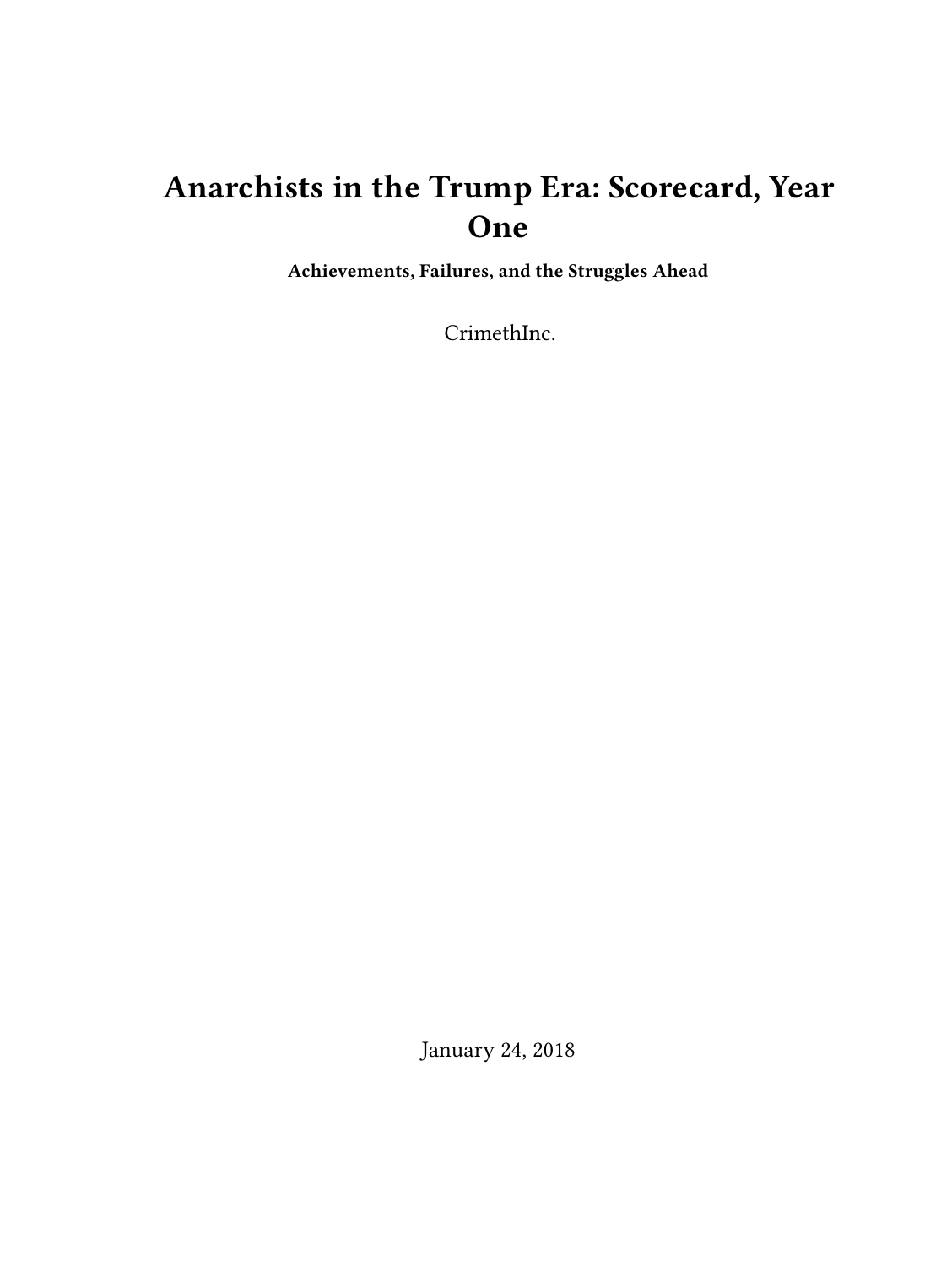# **Contents**

| 3                                                                                                                |
|------------------------------------------------------------------------------------------------------------------|
| $\overline{4}$                                                                                                   |
| $\overline{4}$                                                                                                   |
| 6                                                                                                                |
| Shutting Down Milo in Berkeley: A Risky Escalation<br>7                                                          |
| 8                                                                                                                |
| 9                                                                                                                |
| 11                                                                                                               |
| 11                                                                                                               |
| The Centrists $\ldots \ldots \ldots \ldots \ldots \ldots \ldots \ldots \ldots \ldots \ldots \ldots \ldots$<br>11 |
| The Authoritarian Left $\dots \dots \dots \dots \dots \dots \dots \dots \dots \dots \dots \dots$<br>13           |
| 14                                                                                                               |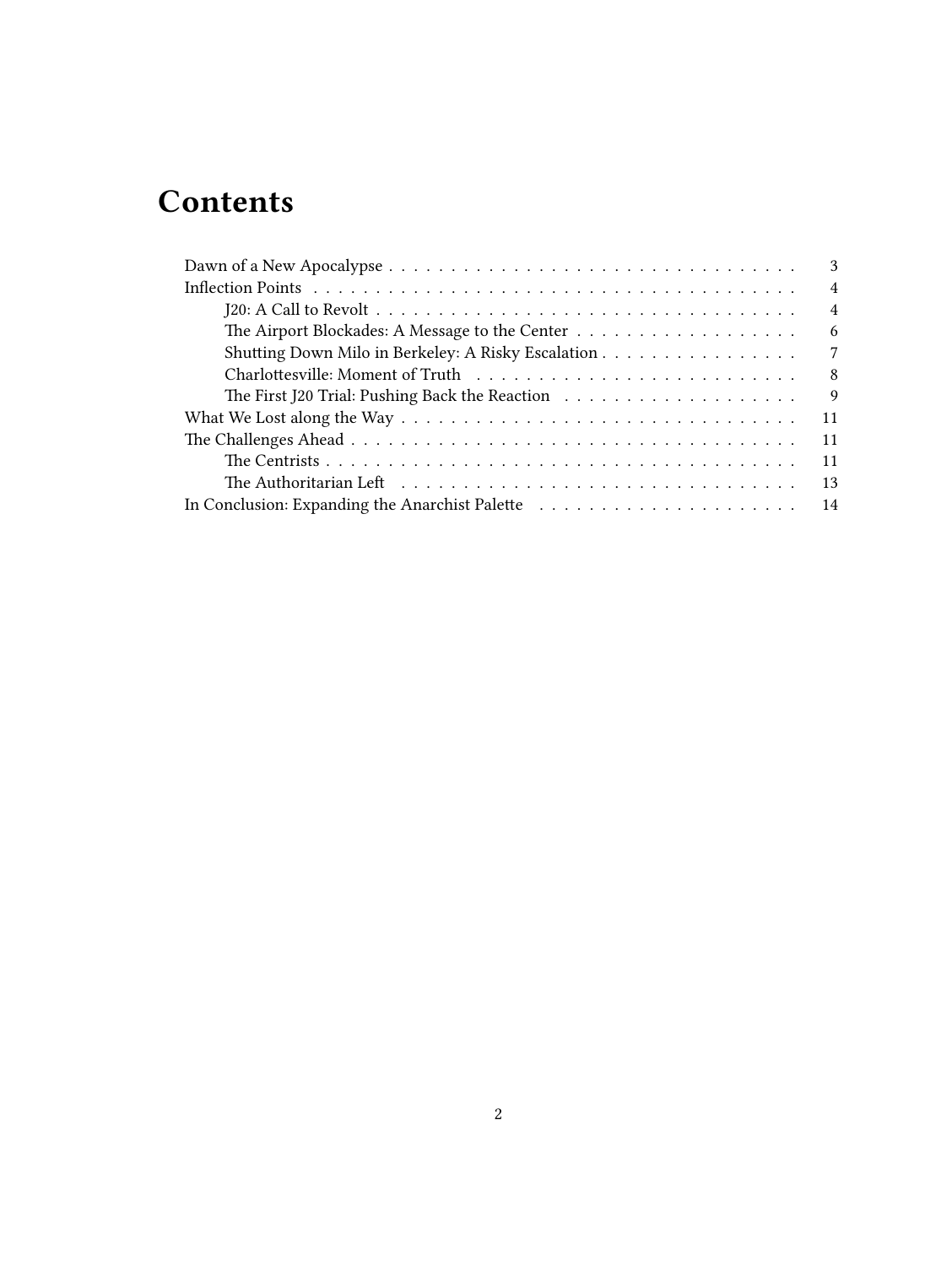January 20, 2018 marked the conclusion of the first year of the Trump era—a string of back-toback crises that made unprecedented demands on US anarchists. Despite limited numbers and resources, we rose admirably to those challenges. Congratulations on a roller coaster of a year! Now it's time to analyze how we succeeded, identify the opportunities we missed, and—above all—prepare for what comes next.

Over the past year, we've disrupted the far-right attempt to legitimize a more totalitarian strategy of governance and pushed back the threat of a street-level fascist movement. Neither of these victories are complete, but we achieved them against incredible odds. In 2018, we'll have to continue fighting those battles, but we'll also contend with "centrists" bent on re-legitimizing the political system, a resurgent authoritarian Left, and the next wave of ecological and geopolitical catastrophes. In order to succeed, we'll have to broaden our focus and expand our range of tactics.

*The following analysis is hardly comprehensive; for example, it passes over anarchist participation in disaster relief, which played an important role in demonstrating our ethos of mutual aid this past year.*

## <span id="page-2-0"></span>**Dawn of a New Apocalypse**

The election of Donald Trump marked the ascendancy of a new nationalist strategy for managing the state. Trump's nationalism is not centered in old-fashioned economic protectionism, but a neo-fascist model in which the violence necessary to sustain neoliberal capitalism is directed disproportionately at those outside the gated communities of citizenship, whiteness, and patriarchy. From the opening of his campaign, it was clear that he had no real plan to reverse the course of global development and bring factory jobs back to the US. Rather, he was promising voters the wages of whiteness, and they bought it hook, line, and sinker.

Anarchists in the US have fought neoliberal capitalism for decades, along with its foundations in patriarchy and white supremacy; Trump gained ascendancy in part as a reaction to the movements we participate in. Following his victory, the most pressing question was how to thwart this escalation of state repression and racist violence. We knew we couldn't do it by ourselves.

Tyranny alone does not motivate people to resist. Once a tragedy has become too familiar, people become desensitized to it; they come to see it as inevitable. Rather, people are motivated to act when they experience a tension between what they can imagine and what they see around them.

Many things can create this tension. A sudden change for the worse can provoke people into action as long as they remember how things were before. A sudden change for the better can inspire people to demand more. When people see others acting courageously, as in Seattle in 1999 or in Ferguson in 2014, this reminds them that everything could be otherwise. Sometimes all it takes to make people hunger for a better world is to tell a really good story describing one.

But if things take a turn for the worse and no one reacts, the new situation becomes normalized. This is why we had to act immediately when Trump was elected. Following nights of rioting in response to the election results, anarchists were the first to call for the disruption of Trump's inauguration. With the entire executive branch united behind law enforcement agencies that were eager for revenge, this was dangerous, to say the least—yet with the stakes so high, it was even more dangerous not to act.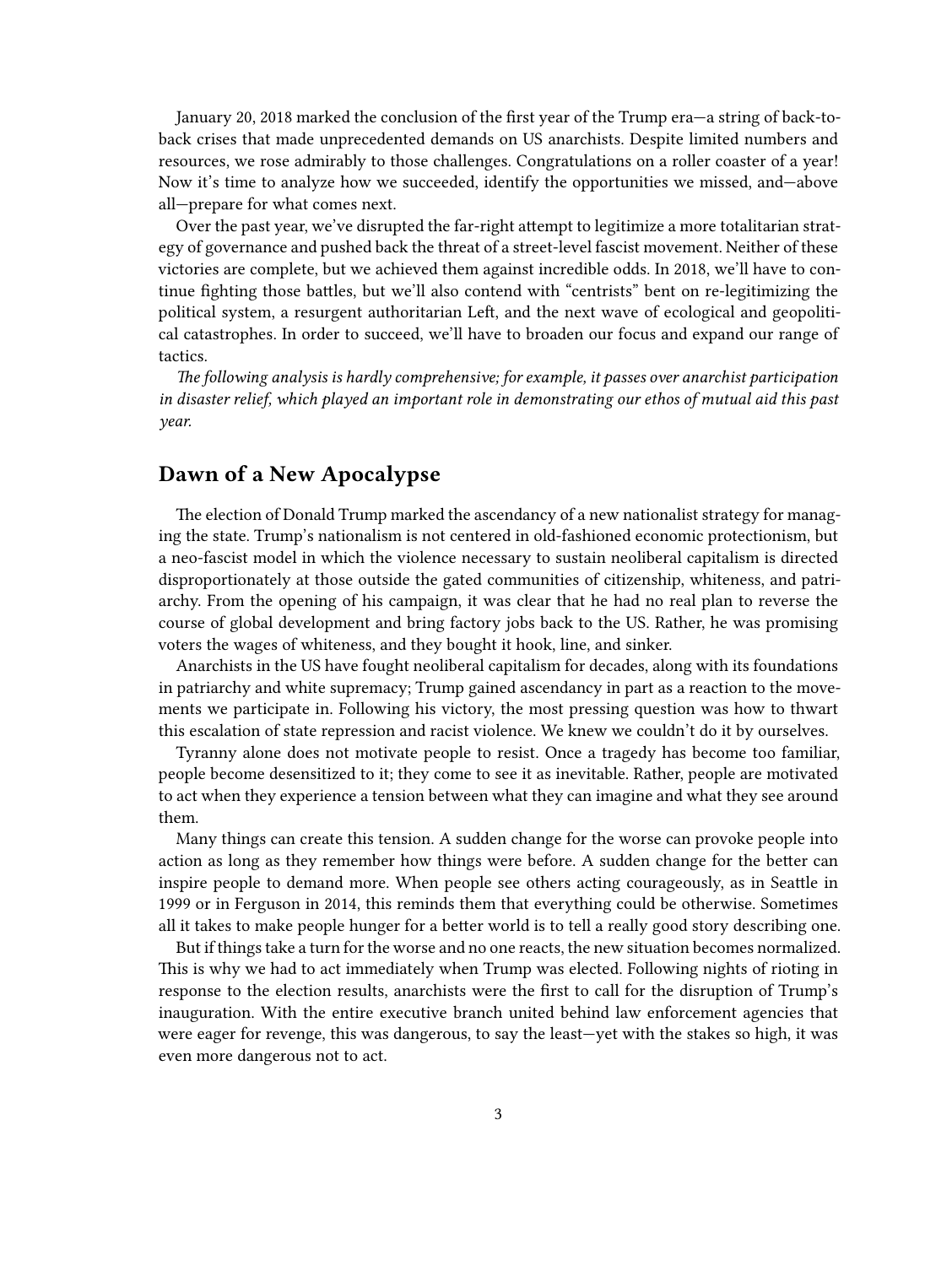## <span id="page-3-0"></span>**Inflection Points**

At a few critical points in 2017, a relatively small number of anarchists helped to shift the course of history. These can serve us as case studies to explore larger questions about visibility, legitimacy, and strategy.

#### <span id="page-3-1"></span>**J20: A Call to Revolt**

The first critical point was the inauguration itself on January 20, 2017. Imagine, as we cautioned a week ahead of time, what would have happened if Trump had come to power in front of millions of cheering fans while fascist gangs beat up protesters around Washington, DC. That would have emboldened right-wing thugs all over the country, intensifying the new wave of racist recruiting and violence already in progress. Worse, it would have sent the message to the political establishment that Trump really had a popular mandate, giving them cause to collude with him.

Going into the inauguration, there was considerable anxiety about how powerful the far-right street presence would be. "Bikers for Trump" vowed to build a "wall of meat" to defend Trump's parade; online trolls were promising to gun down protesters in cold blood. Richard Spencer and other fascists had organized a high-profile "Deploraball" downtown on the night before the inauguration, with hardly any opposition from the political establishment in DC.

As it turned out, Trump's supporters didn't present a powerful force in the streets. Behind the scenes, fascist organizers were trying to figure out how to do so, but most Trump supporters attended the inauguration as isolated spectators, counting on the 28,000 security personnel mobilized by the state to carry out the work of repression on their behalf.

Despite all these threats, thousands mobilized against Trump, blockading checkpoints around the parade route early in the morning. Several blocks north, at 10 am, 500 people gathered for the Anti-Capitalist/Anti-Fascist March. The march stormed across the city, creating an electrifying atmosphere, until scrambling police units finally managed to trap it, resulting in the now widelyknown J20 arrests. Had it not been for a heroic umbrella charge against the encircling line of police, dozens or even hundreds more demonstrators might have been trapped in the J20 kettle.

By late morning, crowds of demonstrators filtered north as the blockades and the march dispersed. The intersections were occupied by detachments of the National Guard; riot police established a line to the east, firing chemical weapons and projectiles at the crowd throughout the afternoon. Yet despite their efforts, the authorities never regained control over the area of downtown north of the parade route, as evidenced by the fire that burned from early afternoon until well past nightfall at the intersection where the smashed limousine was eventually set alight as well.

Masked anarchists were able to move freely throughout this area. This is how it came to pass that Richard Spencer, who had come to proclaim the renewed ascendancy of white supremacy in the United States, was instead reduced to a meme symbolizing resistance to Trump and fascism.

In the context of the Anti-Capitalist/Anti-Fascist March, the burning limousine, and other acts of resistance in DC that day, the wildly popular punching of Richard Spencer signified widespread rebellion against everything Trump represented. Together, the events of J20 were a signal flare to everyone around the world who opposed the coming of the Trump era, demonstrating what resistance might look like. Without the iconic image of the burning limousine as a backdrop, the record-setting Women's March of the following day might simply have functioned as a prema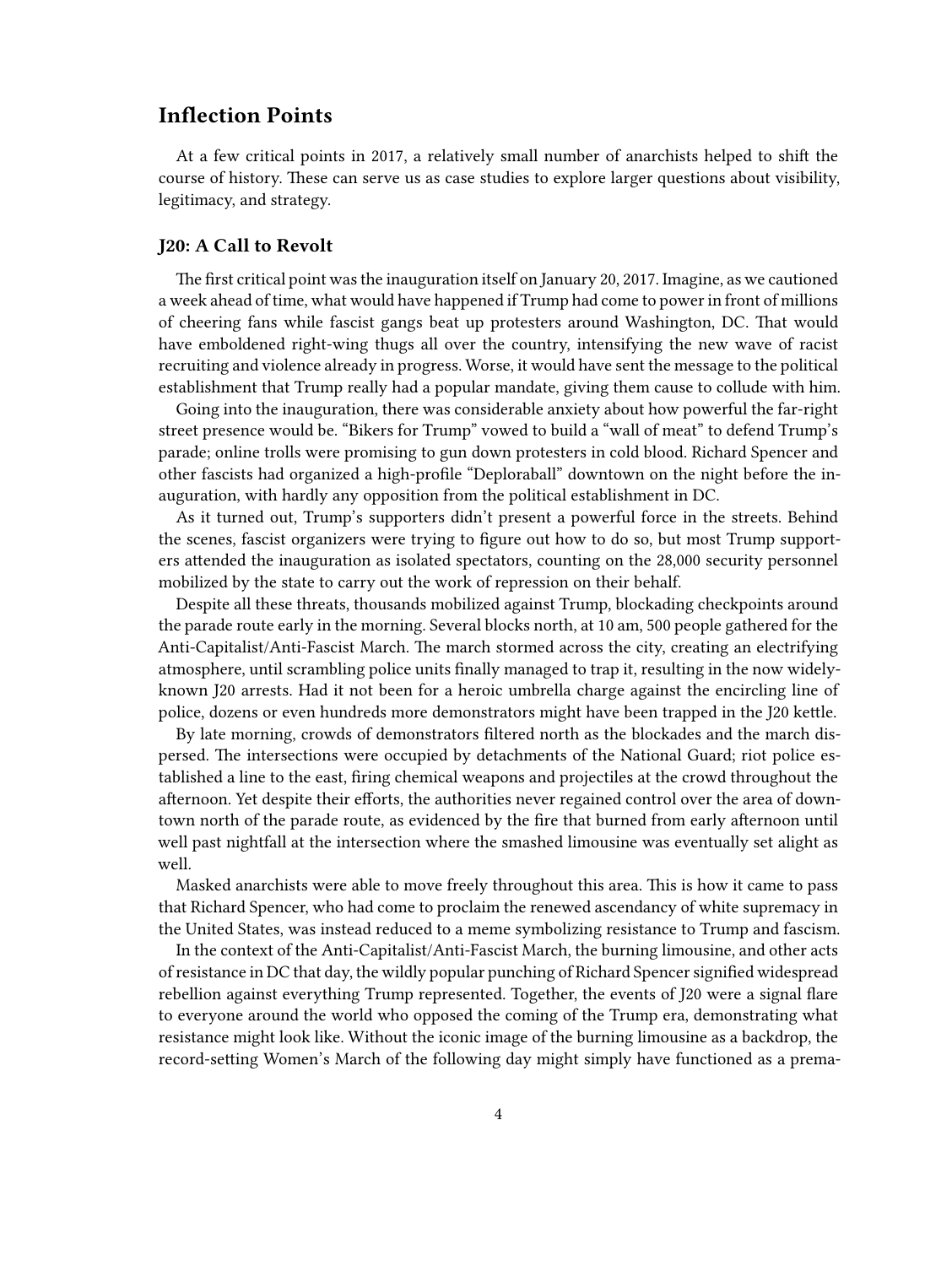ture voting rally for 2018 and 2020. Instead, the courage of anarchists and other rebels in DC underscored the urgency of the situation and infected tens of thousands with the desire to act accordingly.

Afterwards, some anarchists expressed concern that the model for the Anti-Capitalist/Anti-Fascist March isolated the participants from other demonstrators, presenting too obvious a target for the authorities. This objection may be valid on a logistical level, in that the march began by passing through largely empty streets. The reasons for this are unclear: it may have resulted from an honorable intention to draw police away from the checkpoint blockades, a wrongheaded misunderstanding of the march simply as an opportunity to employ certain tactics, or an erroneous prediction of where and when crowds would be gathering. The important target of the day was not any particular storefront or highway, but the atmosphere of order surrounding the inauguration itself. Against incredible odds, the march managed to disrupt this.

It is unlikely that this would have been possible if anarchists had not openly called for a confrontational march. Downtown DC only became ungovernable after the Anti-Capitalist/Anti-Fascist March had occurred. Throughout the remainder of the day, although thousands of rebellious people circulated throughout downtown, they never again managed to initiate coordinated action. Had anarchists remained dispersed throughout the crowd at the checkpoint blockades, as they were all morning before the march, downtown DC might not have become an environment in which fires could break out and Richard Spencer get what was coming to him. The fact that these things were possible attests to the success of the march.

The price of success was heavy. In an unprecedented example of judicial persecution, over 200 arrestees captured in the kettle were charged with the same felony—and three months later, seven or more additional felonies, two of which did not even exist. The impetus for this may well have come from the very apex of Trump's government.

When the stakes are high enough, it is worth taking action even when the consequences are severe. Had Trump's inauguration passed without serious opposition, it would have been more difficult to mobilize people to respond to everything that came afterwards, which would have ultimately led to much more dangerous situations. We needn't count the actions of J20 as a failure just because they were costly. We were taking on the most powerful empire in the history of the solar system at its strongest and most reactionary.

Likewise, it is important that people acted openly as anarchists, rather than imagining that tactics alone could convey their values and visions. As the prevailing order loses legitimacy, a widening range of groups are employing confrontational tactics in the service of many different objectives—including reformism and authoritarianism. When we understand days like J20 not only as clashes with the authorities, but also as opportunities to express what we are fighting *for,* we can see the advantage of identifying ourselves as anarchists, lest others hijack our efforts to promote their own agendas.

One more point bears making. The majority of the day's arrestees were captured in the kettle targeting the Anti-Capitalist/Anti-Fascist March. Had there been no march, the 28,000 security personnel would have been free to focus on targeting the people who were blockading the checkpoints. In this regard, those who participated in the blockades owe thanks to the participants in the Anti-Capitalist/Anti-Fascist March for forcing the police to concentrate the force of their repression elsewhere. When anarchists push the envelope, it opens up space for everyone else.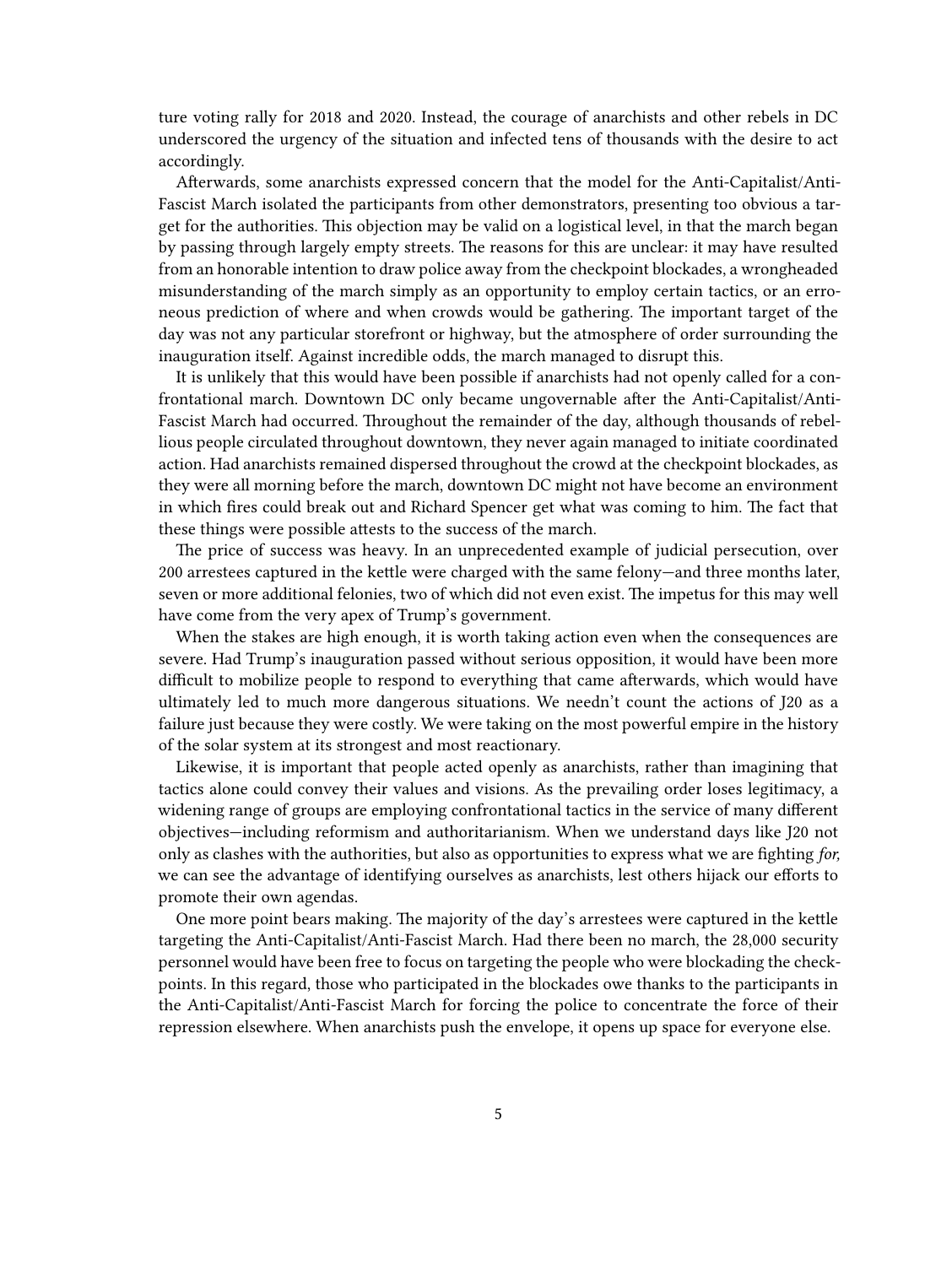#### <span id="page-5-0"></span>**The Airport Blockades: A Message to the Center**

The clashes of J20 conveyed the urgency of the situation; the numbers in the Women's March conveyed how many people were concerned. This is the classic division between quality and quantity that haunts most movements: those who utilize effective tactics are targeted and isolated, while those who seek mass for its own sake end up organizing ineffectual rituals that cater to the lowest common denominator. If this division had remained in place, opposition to Trump would have been neutralized by J20-style felony charges on one side and meaningless mass marches on the other.

However, only a week later, when Trump attempted to sign his Muslim Ban into law, massive numbers of people responded immediately, shutting down airports around the country.

In doing so, demonstrators sent a message to those in positions of political power that business as usual would be impossible under Trump. Had this not taken place, holdovers from the political establishment would have had no reason not to accommodate themselves to the new political landscape, making only a perfunctory show of "#resistance." Instead, judges recognized that they would reap political rewards if they blocked Trump's executive orders; government employees deduced that they would be heroes if they leaked classified information; apparatchiks of the deep state set about undermining Trump before opposition to his administration undermined public order and taught the general public the effectiveness of confrontational direct action. All of these developments interfered with Trump's efforts to implement his agenda, but they would never have occurred without popular pressure.

In retrospect, the airport blockades marked the high point of resistance to Trump. Movements usually peak early before anyone knows what is going on. Much of the discourse utilized by centrist politicians and media since February 2017 has been aimed at driving a wedge between those who are prepared to use effective tactics and the great numbers of people who oppose Trump. Media outlets like the *Washington Post* that portray Trump as a grave threat to democracy also go out of their way to portray his opponents in the street as alien and violent. We will return below to the agenda of supposed centrists.

The airport blockades took everyone by surprise. Anarchists participated all around the country, sometimes playing a critical role in escalating from symbolic protest to confrontational civil disobedience. But there was hardly any *organized* or visible anarchist presence in most of the blockades.

Was this a missed opportunity? That depends on whether we consider it more important to prioritize the effectiveness of the blockades, which succeeded in part precisely because police could not figure out how to distinguish between radicals and "ordinary" protesters, or to prioritize taking advantage of the opportunity to proselytize. In such situations, anarchists almost always prioritize taking action over promoting ideas. When people's lives hang in the balance, this is the only honorable approach, though it can give a recruiting advantage to less honorable groups that view such moments chiefly as opportunities to promote their organizations. If we are correct that efforts to combat oppression are doomed to fail unless they incorporate an anarchist analysis of power itself, we ultimately have to figure out how to act effectively, expand our networks, and promote our ideas all at the same time.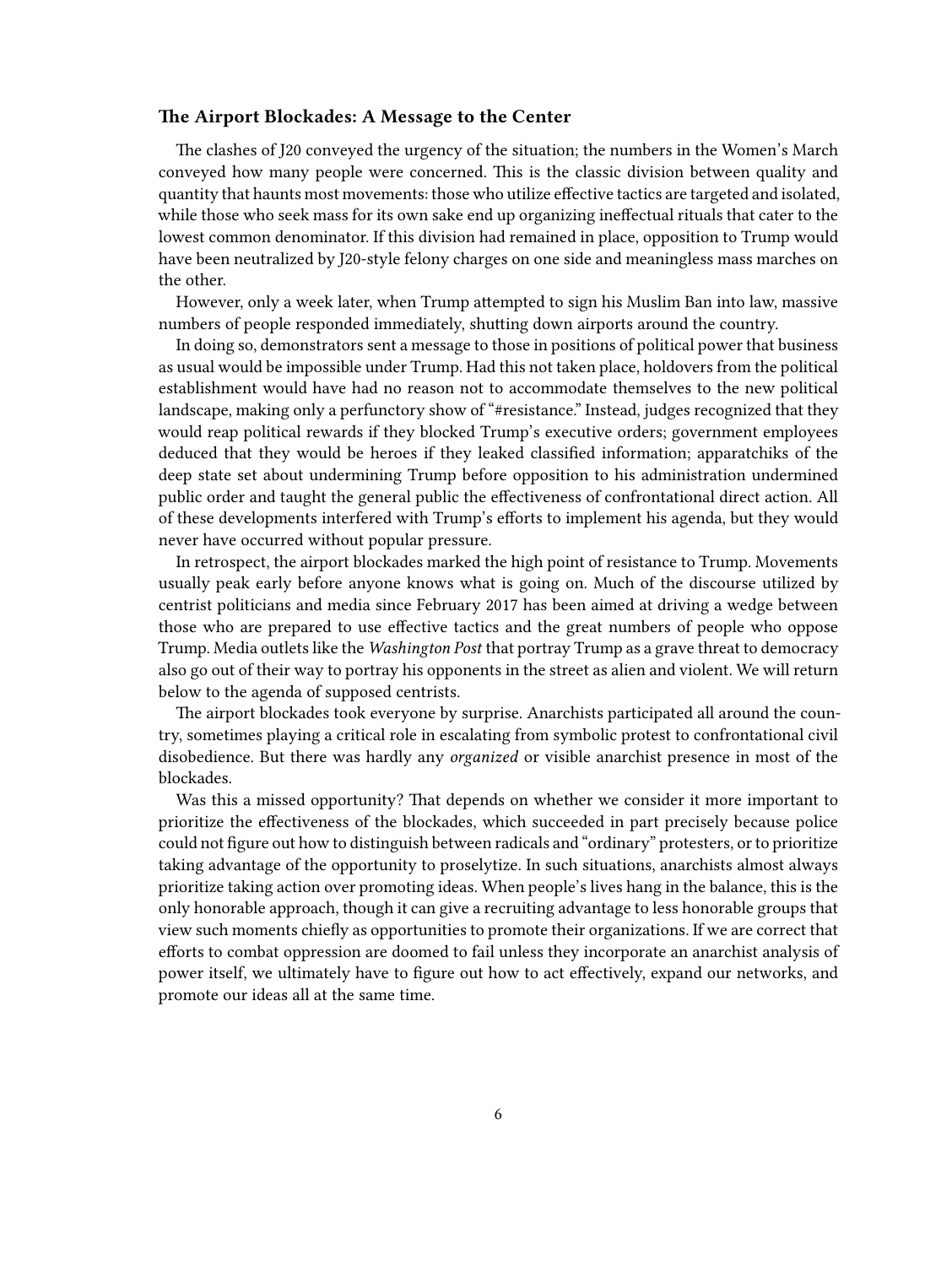#### <span id="page-6-0"></span>**Shutting Down Milo in Berkeley: A Risky Escalation**

On Wednesday, February 1, celebrity misogynist and Islamophobe Milo Yiannopoulos was scheduled to speak at the University of California at Berkeley. Massive crowds gathered in protest. Yet as on J20 in Washington, DC, it was only the arrival of an organized and confrontational black bloc that transformed the situation, forcing the police to cancel Milo's event. Acting offensively and as a distinct social body, cheered on by the crowd, anarchists showed that a hundred determined people could outmatch the authorities even on the flagship campus of University of California. In DC, the Anti-Capitalist/Anti-Fascist March had ended in hundreds of costly arrests; in Berkeley, the police withdrew in disarray.

But the police were not the chief threat. The greatest danger was the trap that Milo himself had set in hopes of using anarchists to foster a reactionary grassroots movement.

Milo had hit upon an insidious strategy: appearing at universities around the US in the name of "free speech," he created a double bind in which liberals either had to offer him a platform to promote his politics or else incur the stigma of opposing freedom of speech. Even anarchist direct action seemed to play right into his plan. Just as Trump had ridden to power on a rightwing backlash against movements opposing police and white supremacy, Milo and his cronies hoped to build a street-level fascist movement by mobilizing the far right in response to perceived far-left violence.

This was simply one scene in a conflict between fascists and anti-fascists that started before 2017 and extended throughout the rest of the year. The advantage swung back and forth between the adversaries like a pendulum: whenever one side achieved a victory, it catalyzed people who had been watching from the sidelines to join the other side. Many anarchists felt it was urgent to shut down Milo's talk in response to Trump's victory and an uptick of fascist activity in the Bay Area. Yet after anarchists shut down Milo, fascists were able to mobilize large numbers for increasingly violent "free speech" rallies that managed to dominate the streets of Berkeley on April 15 and April 27. This underscored the risks of grassroots resistance against Trump and his minions.

How can we strategize for conflicts in which our victories only make our enemies stronger? We can understand the dynamics of this *war of position* by thinking in terms of social taboos. At first, when people sought to delegitimize Milo and other fascists by accusing them of violating the taboos against racism, sexism, and religious bigotry, Milo outflanked this maneuver by creating a situation in which he could accuse his adversaries of violating the taboos protecting free speech and prohibiting violence. It was only later, when the emerging fascist movement became associated with violating the greatest taboo of all—committing murder—that popular sympathy definitively shifted to anti-fascists.

For anarchists, this is a reminder that gratuitously flouting the norms of our society can cost us dearly. It never pays to present ourselves as pointlessly destructive or antisocial. At the same time, we cannot bring about a better world without challenging the existing social mores. Not shutting down Milo's talk in Berkeley would have enabled fascists to portray themselves as victorious in their struggle against liberalism and to position themselves as a legitimate pole in political discourse. It would have ceded Milo a platform via which to recruit followers who would turn immigrants over to ICE, terrorize Muslims and trans people, and stomp out anarchist organizing by any means necessary. Once again, as in DC on J20, it was necessary to take the hard road, escalating the conflict rather than accepting defeat in advance.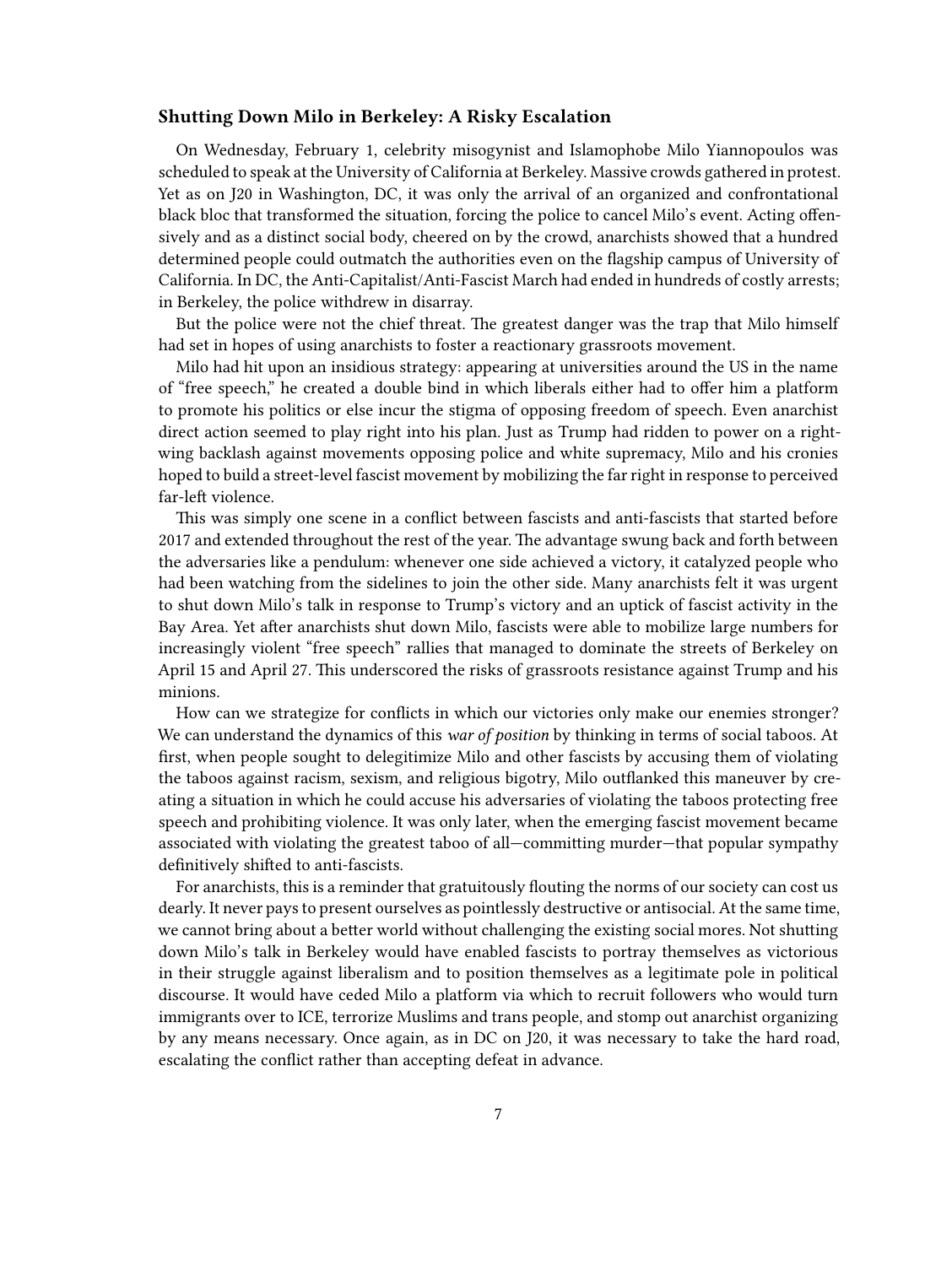#### <span id="page-7-0"></span>**Charlottesville: Moment of Truth**

After the airport blockades, street-level resistance to the Trump agenda slowly lost ground as "centrists" promoted Democratic politicians, corporate media, rogue government officials, and even the FBI as champions representing popular opposition. The effect was to reduce the urgency people felt, returning them to a spectator role.

Meanwhile, anarchists around the country were forced to focus on preventing the spread of grassroots fascism, a threat that few others took seriously. There was a significant risk that anarchists would end up locked in a private grudge match with gangs of white supremacists rather than finding common cause with others to take on capitalism and the state. This is one of the fundamental functions of street-level fascism: it serves to reduce the horizon of political discourse from the possibilities of radical social change to the immediate imperatives of street violence. The consequence is a feedback loop in which, unable to present a revolutionary vision around which movements might cohere, anarchists become isolated, only able act in concert with others when they do so under banners that obscure their objectives. In the long run, this dynamic can create a situation in which fascists and other authoritarians can present themselves as the only ones with a proposal for how to transform society.

Corporate news outlets contributed to this, presenting anarchists as nothing more than the "extremist" wing of anti-racist protest. While the front page of the *New York Times* had identified "anarchists" as the foremost opposition to Trump and the far right immediately after Milo was shut down in Berkeley, over the following months media outlets shifted to utilizing the foreignsounding term "antifa." This was a way to conceal anarchists' structural analysis at a time when it could have gained popular traction, instead portraying their politics simply as a violent reaction to Richard Spencer and the KKK.

By the time of the "Unite the Right" rally in Charlottesville, many anarchists had shifted to focusing chiefly on anti-fascist organizing. In Charlottesville, they found themselves facing a fascist movement that had metastasized into a capable fighting force. On the night of August 11, following the torch-lit march that concluded with hundreds of fascists attacking a small number of counterdemonstrators at the foot of a statue of Thomas Jefferson, it appeared that fascists were going to come away from the weekend with a significant victory.

Like the Inauguration, the Muslim Ban, and Milo's event in Berkeley, this was a critical moment. The "Unite the Right" rally was poised to establish avowed white supremacists as a legitimate pole in US politics, around which millions of disappointed white workers might form a violent movement.

Though outnumbered and ill-equipped, anarchists and other courageous rebels confronted the fascists, precipitating street fighting that forced Charlottesville officials to rescind the permit for the rally. This goaded one fascist into driving his car into an anti-fascist victory march, killing Heather Heyer and severely injuring several more people. These two factors—the public defeat of fascists in the streets and the association of fascists with murder—destroyed fascist momentum and legitimacy at the very moment they were poised to succeed.

Let's reflect on the tactics that anarchists employed in Charlottesville and afterwards around the country. In Charlottesville, anti-fascists largely opted to forego masks and black clothing, despite the risks of participating in confrontations while permitting fascists and police to identify them. Due to far-right and corporate media efforts to stigmatize "antifa" as violent and alien, participants feared that concealing their identities would only help to legitimize the fascists. This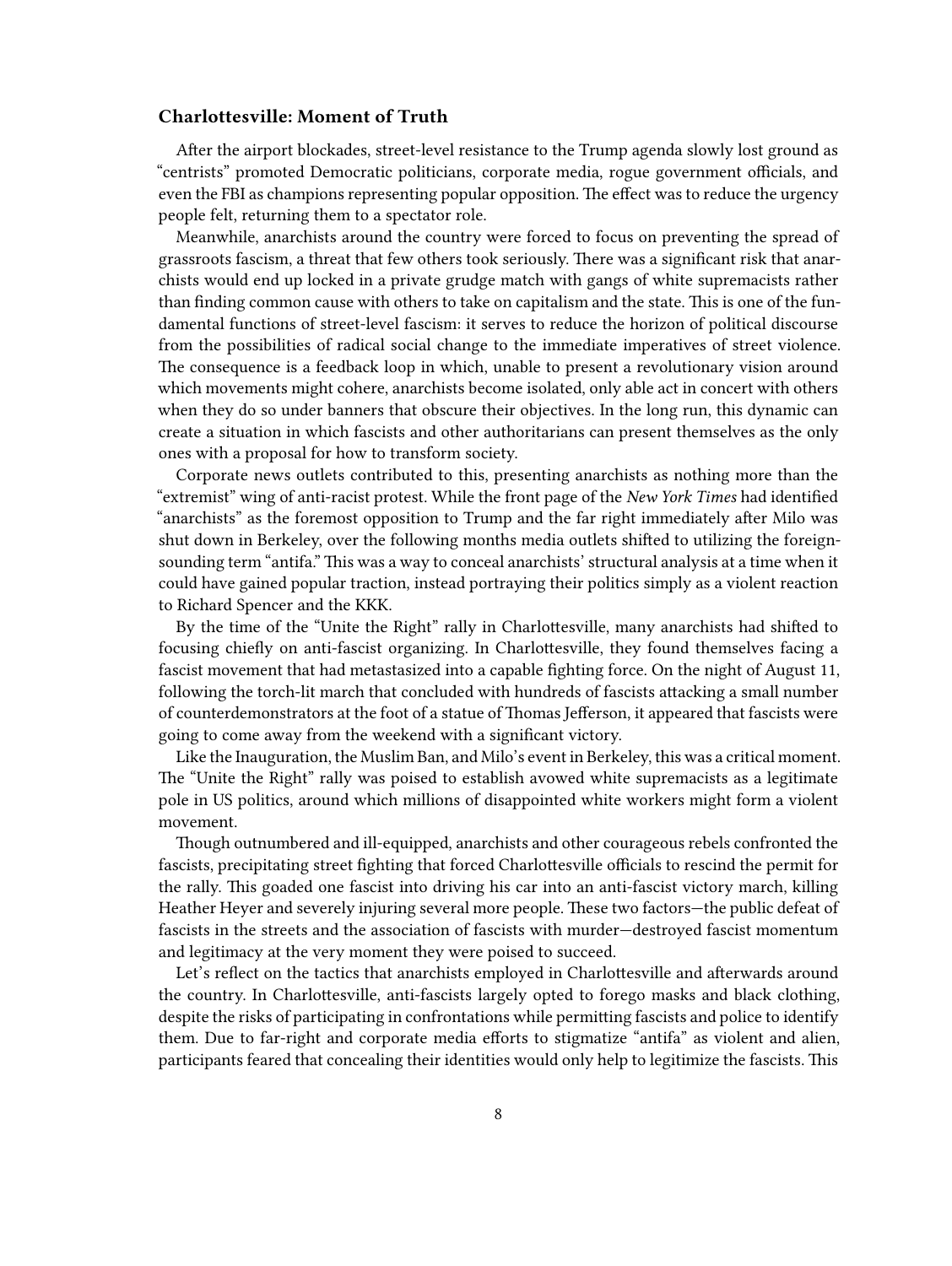concern underscores the extent to which anarchists were operating from a position of weakness in Charlottesville.

Flagrant violence and displays of Nazi iconography compelled the media to portray the "Unite the Right" rally as more "extremist" than anarchist counterdemonstrators even before Heather Heyer was killed. Had fascists been able to restrain themselves from waving swastika flags and murdering people, however, things might have turned out differently.

Over the following two weeks, massive anti-fascist demonstrations took place in Boston, Durham, and the Bay Area. Anti-fascism had arrived as a powerful social movement. Yet at this point, when tens of thousands were finally pouring into the streets, the corporate media turned on anti-fascists, describing them as violent extremists. This pivot occurred two weeks after the clashes in Charlottesville, on the occasion of a thousands-strong anti-fascist mobilization in Berkeley in which a black bloc of 100 forced the police out of the park they had hoped to reserve for fascist demonstrators. Centrist politicians and media outlets were more frightened of a grassroots social movement capable of shutting down fascist organizing and police collusion than they were of fascism itself.

Putting the black bloc front and center in Berkeley arguably assisted the corporate media in portraying "antifa" as alien and dangerous. In Charlottesville, when anarchists were practically on their own against a powerful fascist movement, they forewent black bloc tactics, yet at the apex of anti-fascist momentum, in Berkeley, anarchists utilized them. Why?

For many years, anarchists have debated when and how to employ the black bloc model. For example, during the general strike at the height of Occupy Oakland in 2011, rather than simply shutting down the port along with everyone else, anarchists mobilized in a fierce black bloc that cut a swath of destruction through downtown Oakland. Afterwards, this was understood as a polarizing moment: anarchists had violated the taboos around anonymous action and property destruction, but in doing so they helped to introduce tactics into the popular imagination that became widespread in 2014 following the uprising in Ferguson.

In retrospect, the Berkeley demonstration occurred toward the end of the trajectory of antifascist street conflict. Perhaps at that moment, when anarchists had support from other activists, it was a propitious time to continue trying to normalize the tactics that had shut down Milo in hopes that next time anti-fascists find themselves in a situation like the one in Charlottesville, they will not have to endanger themselves by leaving their faces bare.

Yet every time we push the envelope, we also risk presenting our adversaries with a vulnerability they can exploit—not only fascists, but also corporate media pundits, police, liberal politicians, and authoritarian activists. We have to think carefully about which approach to use in each situation, weighing the risks against the advantages and resisting the tendency to rate tactics as more or less "militant" as if militancy were a goal in and of itself.

#### <span id="page-8-0"></span>**The First J20 Trial: Pushing Back the Reaction**

By the end of 2017, both the Trump administration and its rank-and-file proponents had run up against the limits of their strategies. Fascist organizers and former allies like Trump and Bannon were at each other's throats, illustrating the perils of a hierarchical framework in which everyone competes to be the "alpha." At the same time, expressions of popular resistance had also plateaued.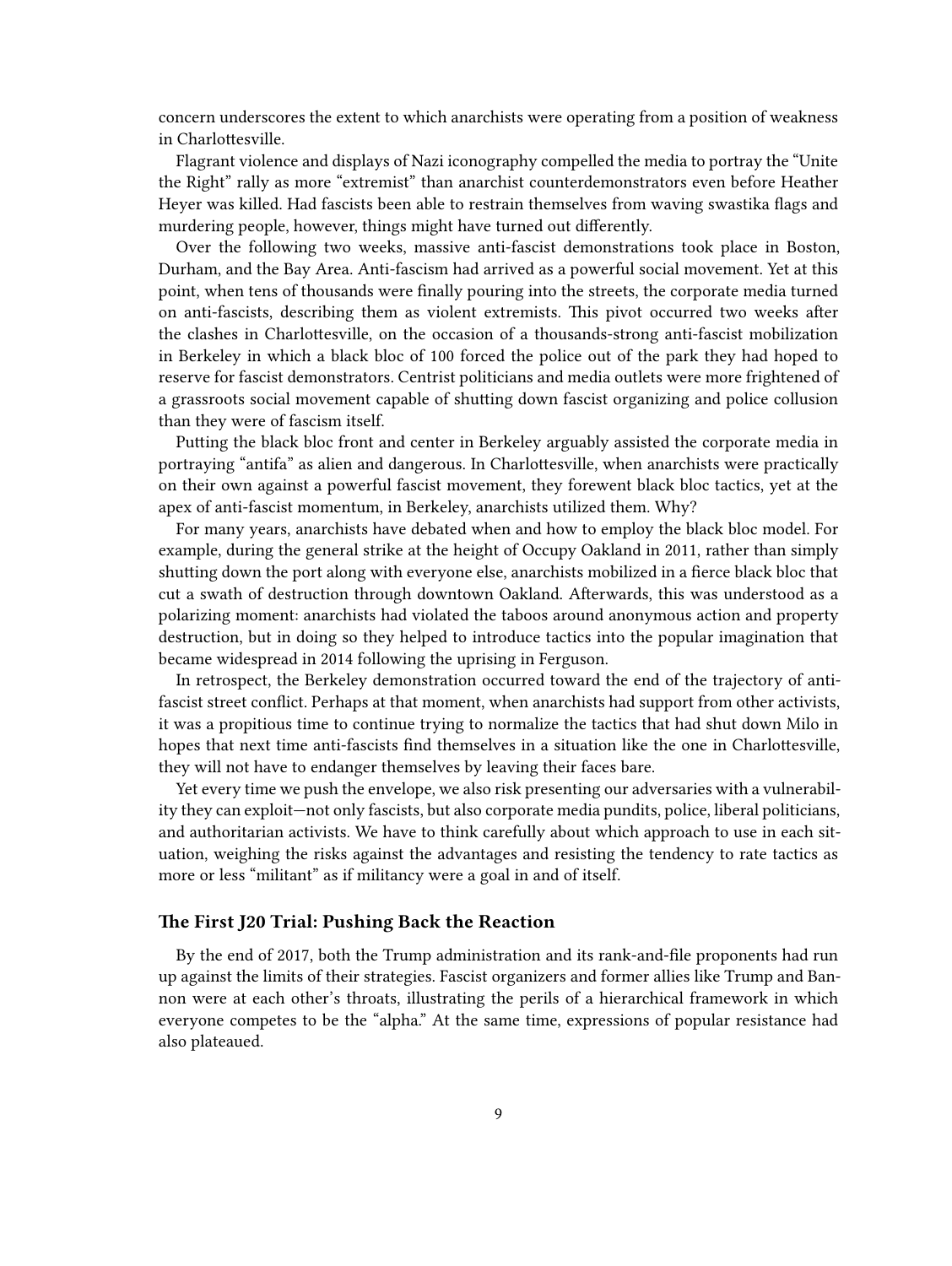Yet not all victories are won in the street. Often, the impact and significance of a day of struggle are determined long afterwards.

The context had changed considerably since Trump's inauguration, but Assistant US Attorney Jennifer Kerkhoff was still intent on prosecuting those arrested in the kettle on J20. In charging hundreds of people with the same crimes simply for being in the vicinity of a confrontational protest, she and her fellow reactionaries hoped to establish a precedent that could be used to brutally suppress protest movements of all stripes.

Despite its historic importance, the J20 case initially received very little publicity. Leftist media like Democracy Now! covered the inauguration protests in detail without so much as *mentioning* the arrests. In April, when the defendants were saddled with seven or more additional felony charges apiece, very few outlets besides this one reported it.

In this stressful situation, two hundred defendants located all around the country, most of whom did not know each other, had to coordinate and agree on strategies for solidarity, media outreach, and legal defense. Bearing this in mind, the fact that 194 defendants refused to collaborate with the state or even to take plea bargains is incredibly inspiring. When we set this against the infighting and pettiness of the far-right, it offers a sterling model for solidarity.

Anarchist legal supporters and media projects struggled to make people aware of the J20 case throughout the spring and summer, organizing around the site defendj20resistance.org and calling for weeks of solidarity actions in April and July. In August, the story got a boost when the news spread that the Justice Department was demanding that a web hosting provider turn over 1.3 million IP addresses of people who visited the website DisruptJ20.org on the premise that *every one of them* did so in order to plan a crime. By mid-fall, sympathetic coverage was finally beginning to appear in some corporate media outlets.

Six courageous defendants demanded to go to trial as early as possible, in hopes of setting a precedent that would put the other defendants in a stronger position. Their trial began in November; only then did the J20 case obtain traction on the attention of the general public. On December 21, the jury returned an innocent verdict for all six defendants, with one juror reporting that there had never been any doubt in his mind that the defendants were completely innocent.

Although the prosecution immediately announced that they intended to try every one of the remaining 188 defendants, on January 18, they dropped the charges against 129 of the J20 defendants. This was a major defeat for them; along with Trump's Muslim Ban, the J20 case has been a bellwether indicating that the Trump administration has not yet managed to subordinate the US justice system to its agenda.

That will likely change as Trump and his cronies have more time to appoint judges and establish new laws and legal precedents; it is a grievous mistake to legitimize the legal system as an institutional counterweight to the Trump administration. It was already a victory for Kerkhoff and her fellow goons to spend a year terrorizing the defendants with the threat of decades in prison. Yet the fact that she was forced to drop charges against 129 of them showed that anarchists can fight effectively in a variety of different contexts.

As of this writing, 59 defendants still face charges. What transpires in their cases will do a lot to determine what the long-term legacy of the struggles of 2017 turns out to be. Support the J20 defendants.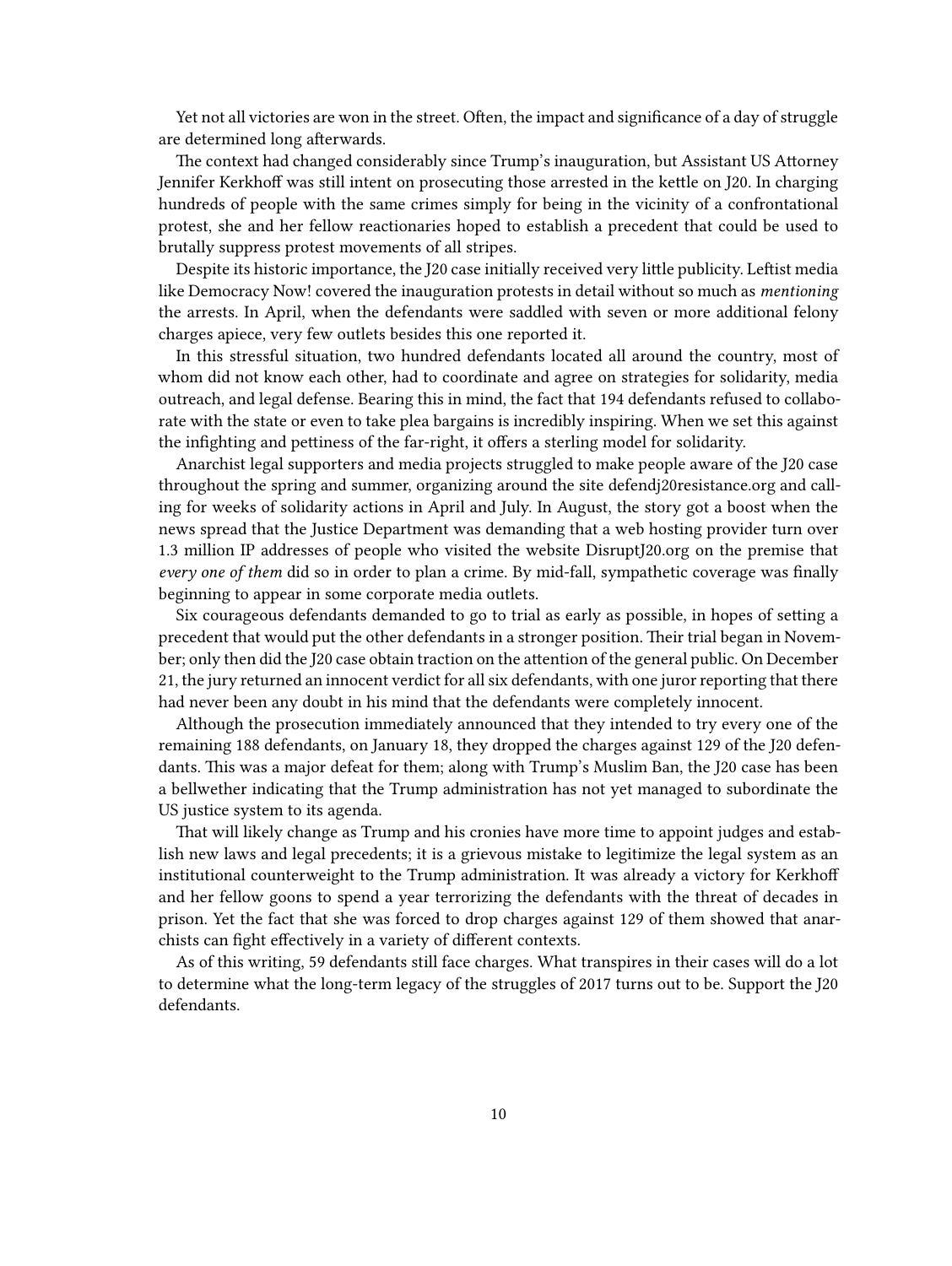### <span id="page-10-0"></span>**What We Lost along the Way**

In reflecting on such a frenetic year, it's easy to lose track of all the things that *didn't* happen, all the missed opportunities.

For example, the uprisings against police violence that gained national attention during the uprising of 2014 in Ferguson and continued in cities from Baltimore to Charlotte virtually ceased. The only city to see a major movement against racist policing in 2017 was St. Louis, where the social movements and tensions that gave rise to the uprising of 2014 had continued unabated. This points to some of the ways that the reaction represented by the Trump administration succeeded in setting back social movements and taking possibilities off the table. Have we missed opportunities to let the communities that are most directly targeted by police know that we are still ready to stand with them when they stand up for themselves outside the useless channels of reformist organizing?

Likewise, although anarchists participated in solidarity organizing with Muslims and immigrants targeted by fascists and the Trump administration, we could have done more to push back against the repression directed at these groups. Instead, Democrats and other reformists have gained the initiative, centering attention around the Deferred Action for Childhood Arrivals (DACA) program and other questions of state policy while US Border Patrol ensures that hundreds die in the desert and US Immigration and Customs Enforcement carries out raids around the US. The anarchist approach would be to attack and delegitimize these institutions to such an extent that they were not able to continue performing these functions effectively.

On every front where we fail to demonstrate the effectiveness of anarchist organizing, we will see reformists assert their hegemony. This makes it more difficult to assert an anarchist vision of a world without hierarchy and oppression, but it also functions to neutralize those struggles, ensuring that their chief effect is to legitimize state actors like the Democratic Party rather than to undermine the institutions that perpetrate violence and oppression.

## <span id="page-10-1"></span>**The Challenges Ahead**

Going into 2018, grassroots fascists are in disarray and Trump is the least popular president on record. But this does not mean our work is done. Rather, we must shift our attention to other groups that hope to take advantage of the failures of the far right to assert their own brands of authoritarian power. We can divide these groups, roughly, into the political center and the authoritarian left.

#### <span id="page-10-2"></span>**The Centrists**

As Trump's star wanes, Democrats, media outlets, and other representatives of the political establishment are looking to reestablish their dominance by presenting themselves as the political center—the *legitimate* face of US democracy. Just as they did under Obama, they intend to continue carrying out the activities that characterize Trump's agenda—the deportations, the police murders, the evictions, the prison-industrial complex and ecological destruction—but under the banner of normalcy and adherence to protocol.

In order to accomplish this, they have to sideline participatory social movements, asserting themselves as the proper protagonists of social change through the existing institutions. The FBI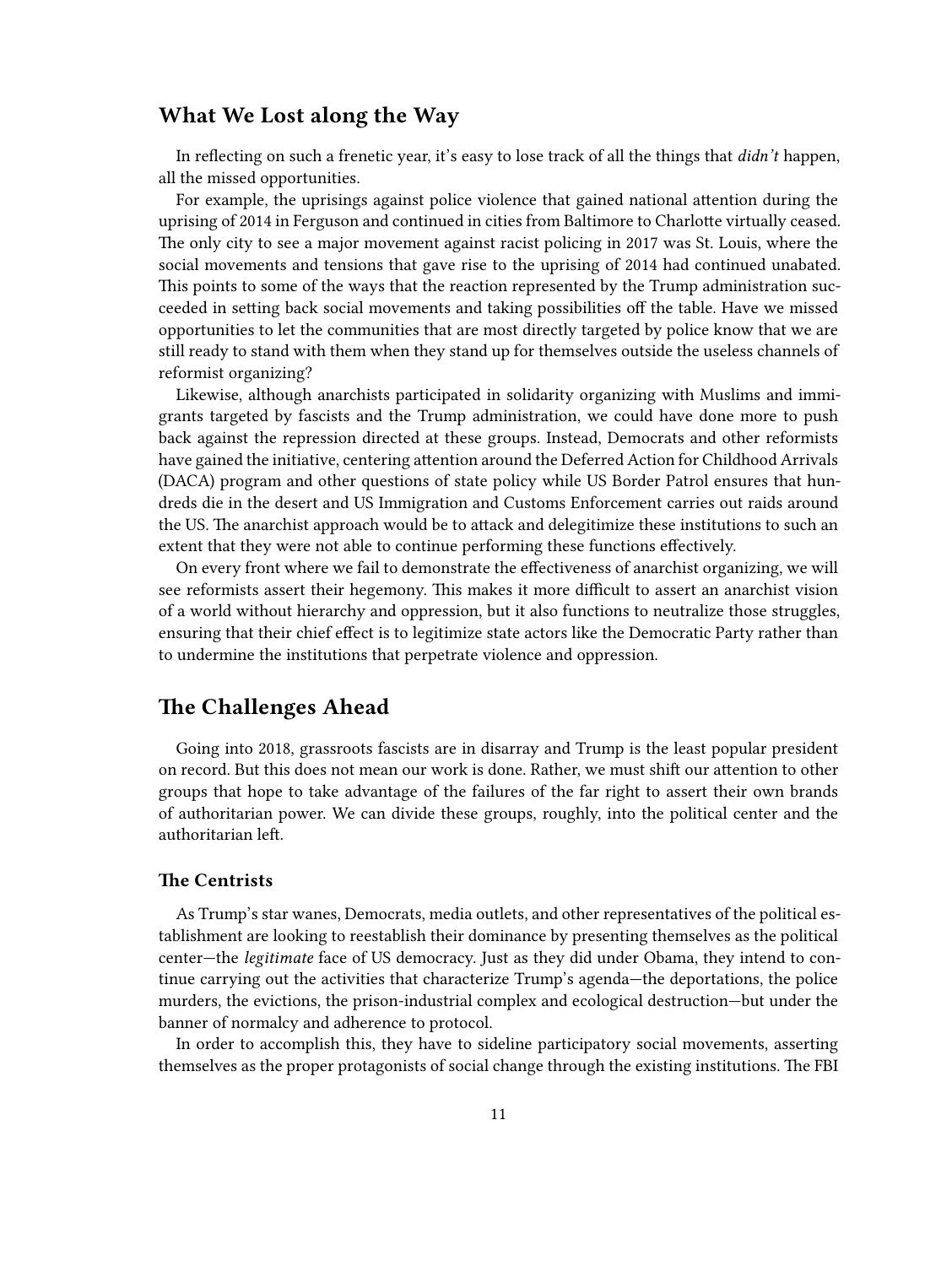investigation into Trump's dealings with Russia is a classic example of the sort of surrogate that they hope to substitute for grassroots organizing. Regardless of whether or not it is grounded in fact, the Russia investigation plays the same role as conspiracy theories in that it casts Trump's opponents as spectators in a hunt for *more information.* As we wrote in 2014 in reference to Edward Snowden's whistleblowing,

"The idea that the mere revelation of some hidden truth could somehow awaken people into revolt is most evident in the 9/11 Truth movement and similar purveyors of conspiracy theory. But those are simply extreme manifestations of a narrative that is pervasive in our society, in which millenarian powers are ascribed to information itself."

The quest for *more information* is not intended to catalyze people into action, but to defer it: receiving information without corresponding opportunities to act, people slowly lose the habit of responding.

There's no need for new revelations about Trump's overt racism, perpetration of sexual assault, or illicit dealings with other authoritarians. All of these are already flagrantly obvious. The focus on *investigating* him serves above all to re-legitimize the same FBI and justice system that are already being used against anyone who honestly sets out to interrupt the harm that both Trump and his centrist rivals are perpetuating through the institutions of the state.

State repression has not gone nearly as far yet under the Trump era as Trump promised that it would. But it may not be Trump who presides over the next wave of crackdowns: it may well be the centrists.

For the time being, the various forces competing for control of the state have reached an impasse in which none of them can prevail: far-right nationalists, traditional neoconservatives, centrist democrats, and left-wing reformists all find themselves stymied and jockeying for position. This may explain why we have not seen the authorities carry out a new wave of attacks on popular movements since the initial assaults of January 2017. Each of the factions that comprise the state might well prefer to do so—nationalists and neoconservatives in order to suppress resistance once and for all, centrists and reformists to demonstrate that they too can establish order. Yet none of them are certain enough of their footing to risk initiating a new crackdown… yet.

When these internal conflicts within the state are resolved, the next step will almost certainly be to suppress popular unrest by coopting it through reformist movements and brutally repressing it through the security apparatus. This explains the aggressive denunciations of anti-fascist organizing that we have heard from Trump's political rivals. In this regard, we should not look forward to Democratic electoral victories. They will not make our position any easier. On the contrary, they will just bring new challenges to everyone who seeks systemic change.

In the long run, our chief problems are still capitalism and the state, not the particular management style of a single despot. Despite Trump's disingenuous promises to stand up for workers, neoliberal capitalism remains the order of the day. As long as it continues, the next wave of nationalist backlash will be worse—and it will be worse still if anti-racism becomes inextricably associated with neoliberal politics. It is paramount that we spend 2018 differentiating ourselves from supposed centrists and delegitimizing the institutions through which they hope to rule.

This will be especially challenging as centrists attempt to funnel all opposition to Trump into the next election. On January 20, 2018, while anarchists around the country were focusing on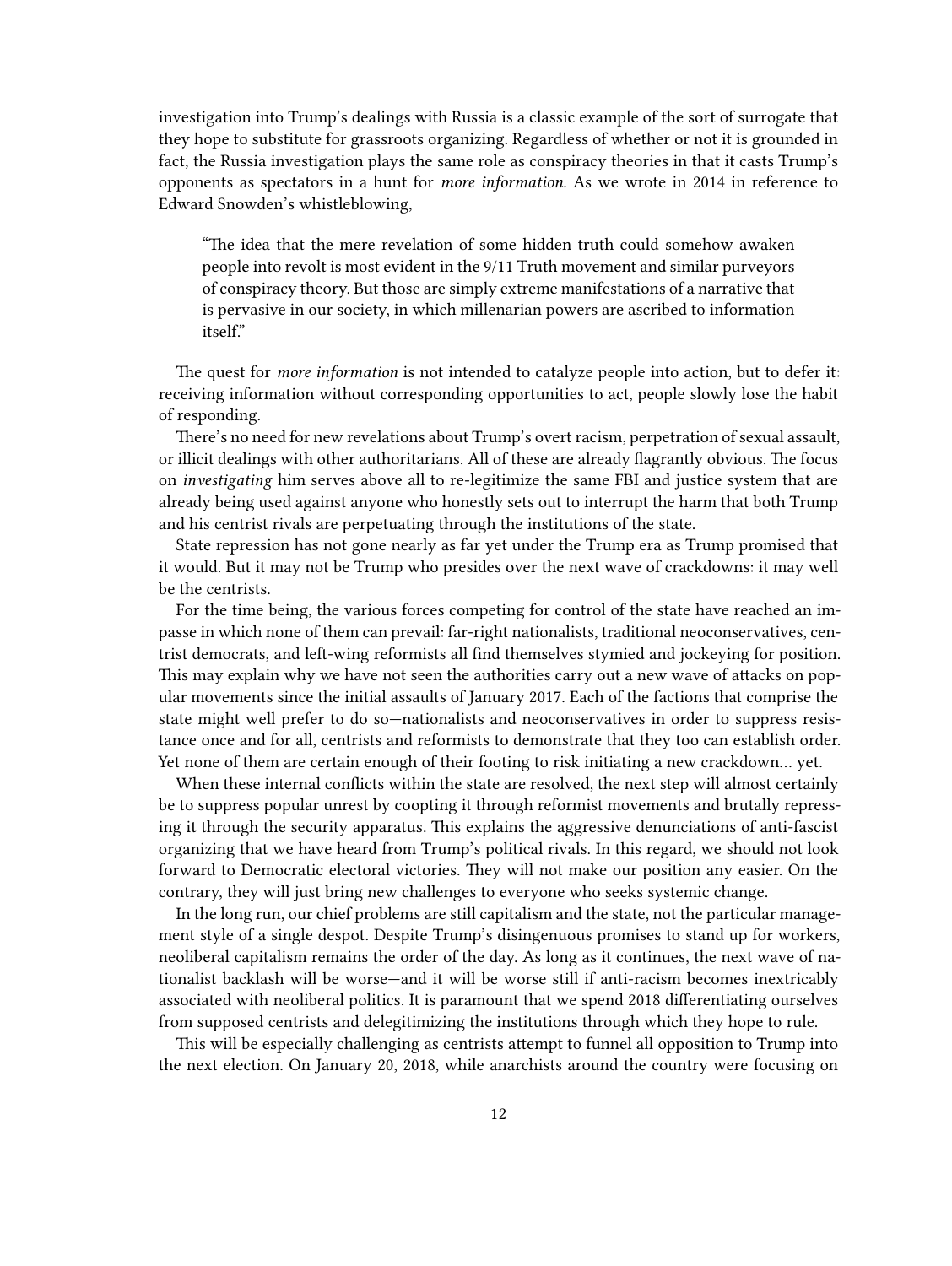supporting the J20 defendants, we saw the Women's March model repeated as an advertisement for Democrats running for office: "power to the polls." This underscores the desperate need for a well-articulated 21<sup>st</sup>-century anarchist feminism.

Remember, it was relying on the polls that brought Trump to power in the first place. If we had built movements capable of stopping Trump from implementing his agenda, we wouldn't be reduced to depending on the ballot box. Direct action is the only sure solution to the problems introduced by government.

#### <span id="page-12-0"></span>**The Authoritarian Left**

Anarchists are not the only ones who understand the value of direct action. Following Bernie Sanders's presidential campaign and the erosion of faith in both the Democratic and Republican parties, the conditions are perfect for authoritarian leftists to continue to gain adherents and momentum.

We can chalk some of this up to anarchists' failure to share a vision of change that is accessible to those outside our networks. In a globalized neoliberal economy, state socialism is collapsing even in gated communities like the Scandinavian countries; yet at the same time, it is gaining traction in the popular imagination because it deals in familiar terms, playing on 20<sup>th</sup>-century ideas that the state should be able to mitigate the effects of capitalism. If only all the institutions that are currently imposing misery and oppression could magically become the solutions to those problems! In the era of memes, proponents of socialism don't have to resolve this contradiction; they simply have to produce images pandering to the desire that our interests be represented by something other than ourselves.

The strategy of using populism to centralize power in the hands of an elite is not limited to the right. We see this same strategy employed in microcosm by older formations like the the Revolutionary Communist Party and newer ones like *Jacobin,* a magazine named after a political position that was already reactionary by 1793, which purports to represent the opposition to capitalism while legitimizing institutions like the prison industrial complex in the name of reform. In affirming the importance of the state, such groups can limit the scope of movements for social change without ever gaining a place in the government.

Reminding "tankies" of the atrocities and betrayals state socialists perpetrated from 1917 on is like calling Trump racist and sexist. Publicizing the fact that Trump is a serial sexual assaulter only made him more popular with his misogynistic base; likewise, the blood-drenched history of authoritarian party socialism can only make it more appealing to those who are chiefly motivated by the desire to identify with something *powerful.*

This is not to deny the good intentions of those pouring into groups like the Democratic Socialists of America, which currently occupies the same position that the Socialist-Revolutionaries did in Russia at the opening of the 20<sup>th</sup> century. Like the SRs, who were considerably more popular than the Bolsheviks at the time of the October Revolution yet naïvely permitted the latter to outflank and destroy them, the danger is not that the DSA itself will take power, but that it will legitimize authoritarian frameworks and antiquated cosmologies that others can use to gain control of social movements. Anarchists should maintain dialogue with the rank and file of left organizations to keep open the possibility that we can all eventually find common cause outside of any authoritarian program.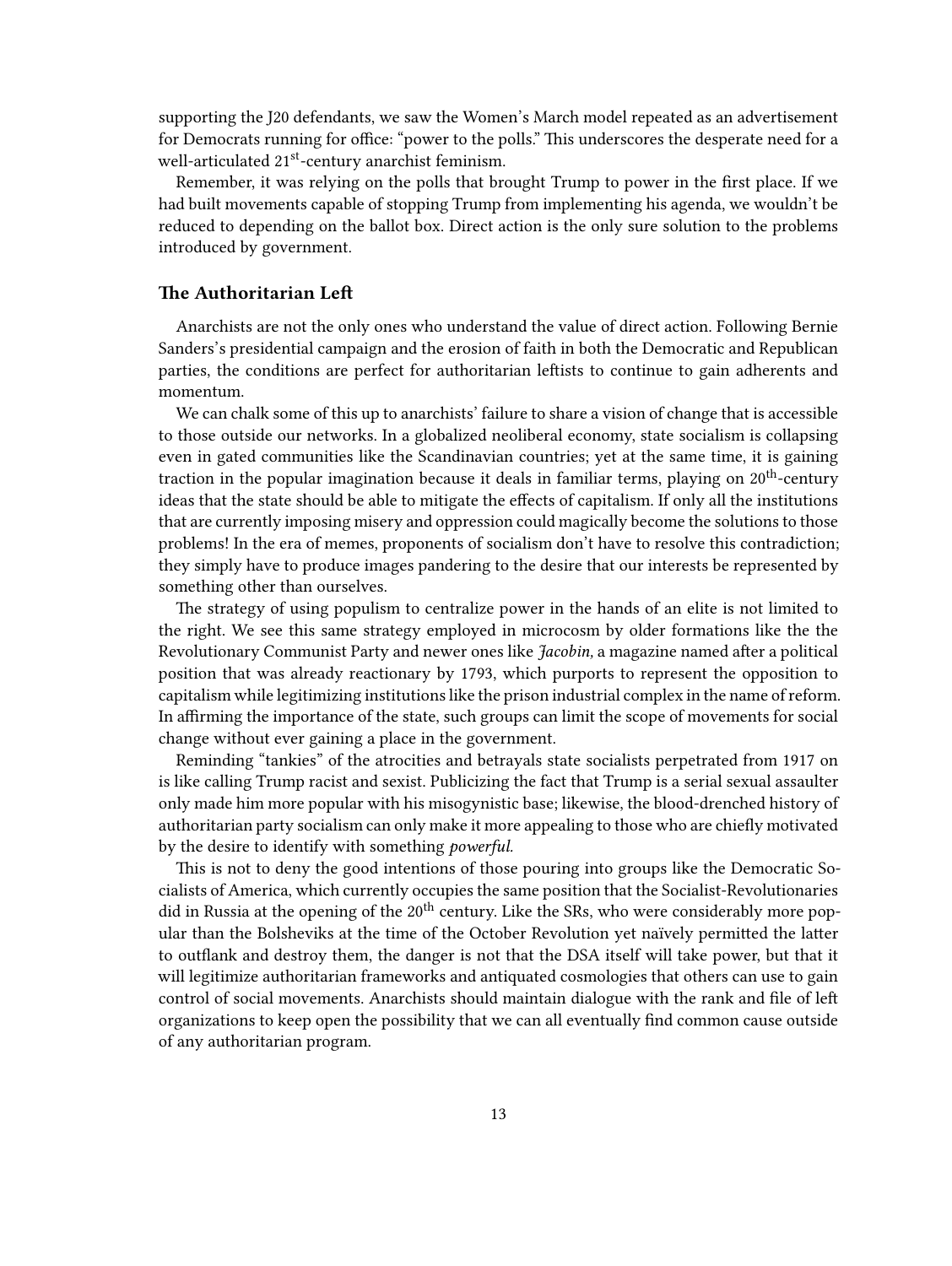To the extent to which authoritarians on the left are able to define the horizon of social change, authoritarians on the right will be able to point to this to legitimize their own projects. Both sides benefit from the false dichotomy presented by the choice of Hitler or Stalin.

It's up to us to present a different path. To counter the prevalent desire to identify with some strongman or party, we have to foster other desires, other ways of relating. The dignity of resistance that cannot be coopted, the joy of genuinely egalitarian and empowering relationships, the exhilaration of untrammeled freedom—if we open space for these, they should be so seductive that no one would ever give them up in order to cower under the wing of a party.

### <span id="page-13-0"></span>**In Conclusion: Expanding the Anarchist Palette**

Anarchists spent 2017 responding to one crisis after another. In the course of all these mobilizations, we've almost lost track of the other things we are good at. In 2018, whenever we are afforded respites from the emergencies precipitated by Trump and everyone else who seeks state power, we should prioritize exploring and developing these.

We need to expand the palette we paint from as well as the range of tactics we employ. We need arts movements to evoke our visions of another way of living. We need new formats for romance, sex, and togetherness so as to encounter each other outside the cages of patriarchy and propriety. We need new models for conflict resolution to demonstrate our alternative to prisons and police. We need new models for organization and coordination so no one has to pay membership dues in order to be part of movements for change. We need new ways to conceive of selfhood so no one can reduce identity to a question of distinct categories with irreconcilable interests. We need spaces in which people can experience firsthand the world we are fighting for. Arts movements like punk, relationship models like polyamory, transformative justice frameworks like accountability, decision-making formats like consensus, and social centers like those established by the global squatting movement have all been essential to producing the current generation of anarchists. We have to renew and reinvent all of these for the next generation.

While top-down organization may appear to give authoritarian institutions and organizations an advantage in the streets, in the long run this only renders them vulnerable to inertia. As long as we retain our faith in ourselves and our sense of wonder, we will always have an advantage when it comes to acting creatively and working in the medium of desire. No one can present a more beautiful proposal for human relations than anarchists. Even Marx had to embellish his prescriptions by promising that under his model, the state would eventually "wither away." In expressing our values in the ways we live our daily lives, we can experience freedom right now.

To this end, this coming year, we aim to expand the range of creative material we publish here on crimethinc.com. If you risked your freedom in 2017 to fight against the forms of tyranny that are currently ascendant in the world, we thank you from the bottom of our hearts. Let's stay in touch with that which is most beautiful in ourselves and continue the fight.